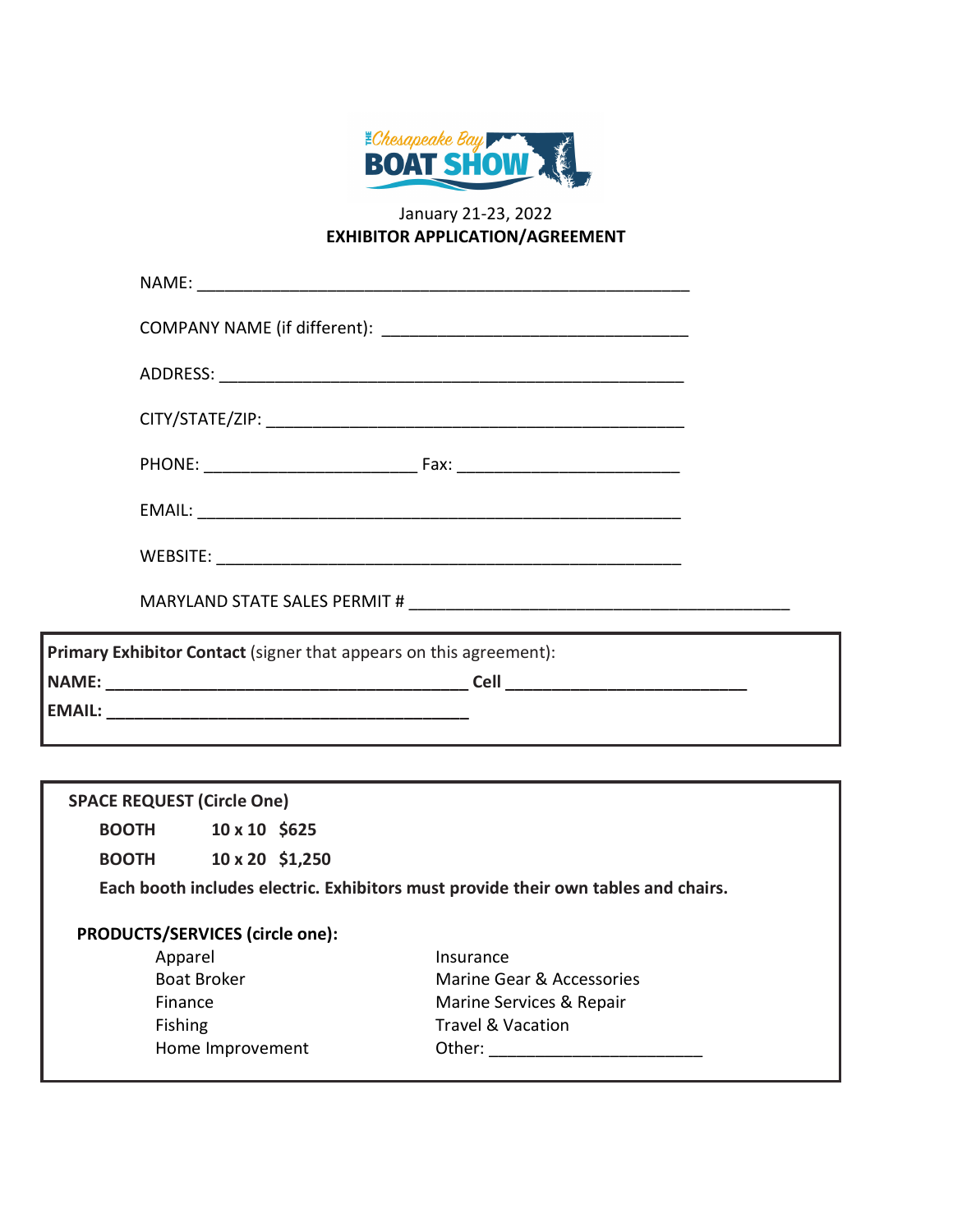

## January 21-23, 2022 **EXHIBITOR APPLICATION**

### **RULES AND REGULATIONS**

Space is limited and by invitation/application.

To ensure a broad selection of offerings, the number of applicants chosen may be limited by category. Spaces are assigned on a first come - first served basis.

**Set-up:** Set-up time begins at NOON on Thursday, January 20, 2021 and must be completed by 9:30AM, on Friday, January 21 $^{\rm st}$ , 2021. Vendors may drive in to unload their goods. Vehicles must be moved to exhibitor parking area before show opening.

**Break-down: NO EARLY BREAKDOWN! THIS IS A THREE DAY EVENT.** Breakdown starts at 5PM on Sunday, January 23, 2021.

- There is electricity available.
- Please make your area as attractive and professional as possible.
- **NO** Alcoholic beverages of any kind may be sold or given away by any vendor. Food and beverages will be sold during the show at the Food Court.
- This is a family event -- no loud or abusive language or music.
- Applicants must supply all display materials, tables and chairs for set-up.
- You are responsible for leaving your area in the same condition in which you found it; clean and neat.
- No coolers allowed.
- We reserve the right to refuse any registrations.

## **QUESTIONS: Lisa Lutz, Show Manager**

410.279.1596 mtabcboatshow@gmail.com